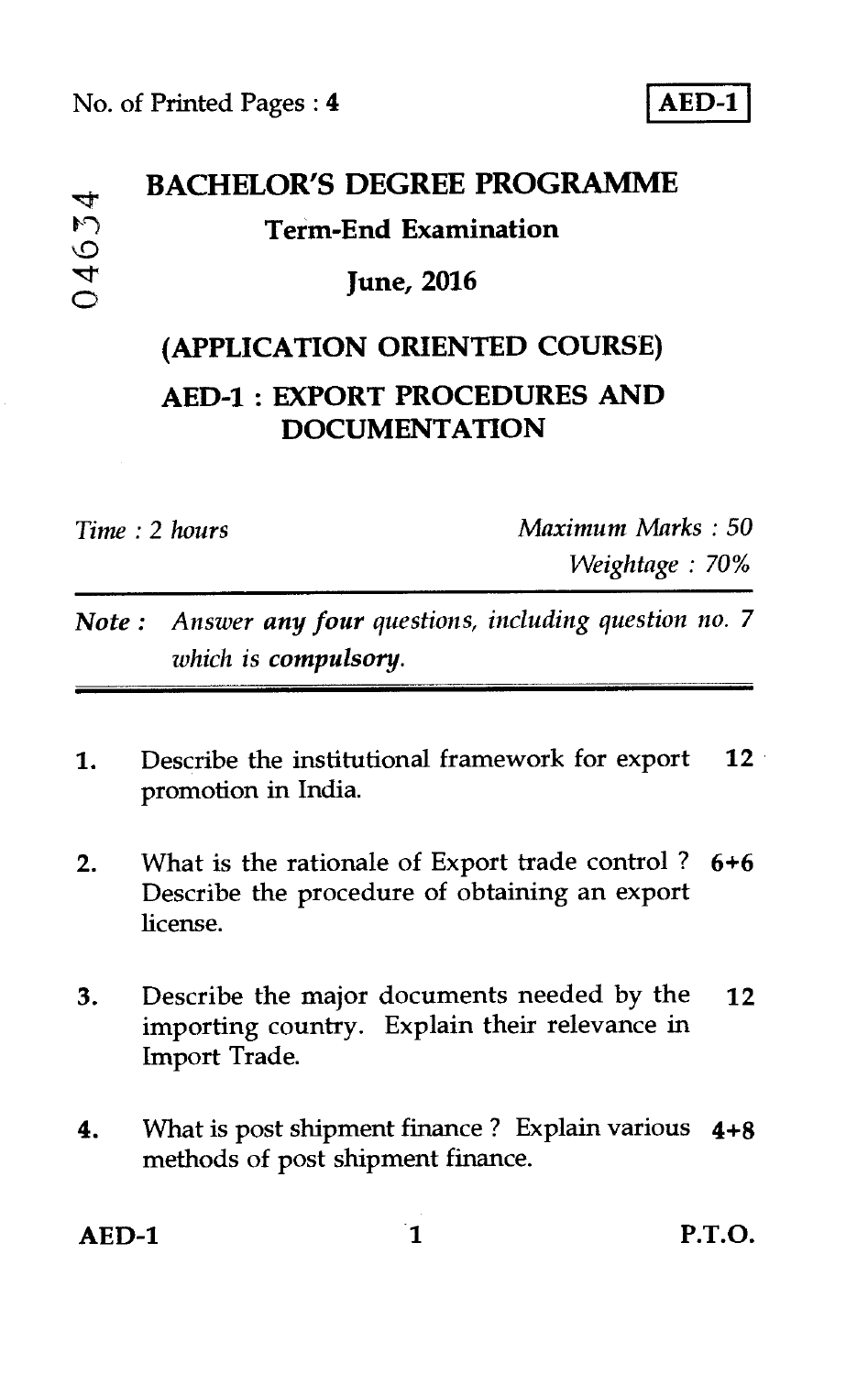- **5.** Distinguish between : **6+6** 
	- (a) Deemed exports and actual exports
	- (b) Financial and fiscal incentives
- **6.** Explain the procedure and related documentation **12**  for obtaining Advance license under Duty Exemption scheme.
- 7. Write short notes on **any two** of the following : 7+7
	- (a) INCOTERMS
	- (b) Self Certification Scheme
	- (c) Containerisation
	- (d) Shipping Bill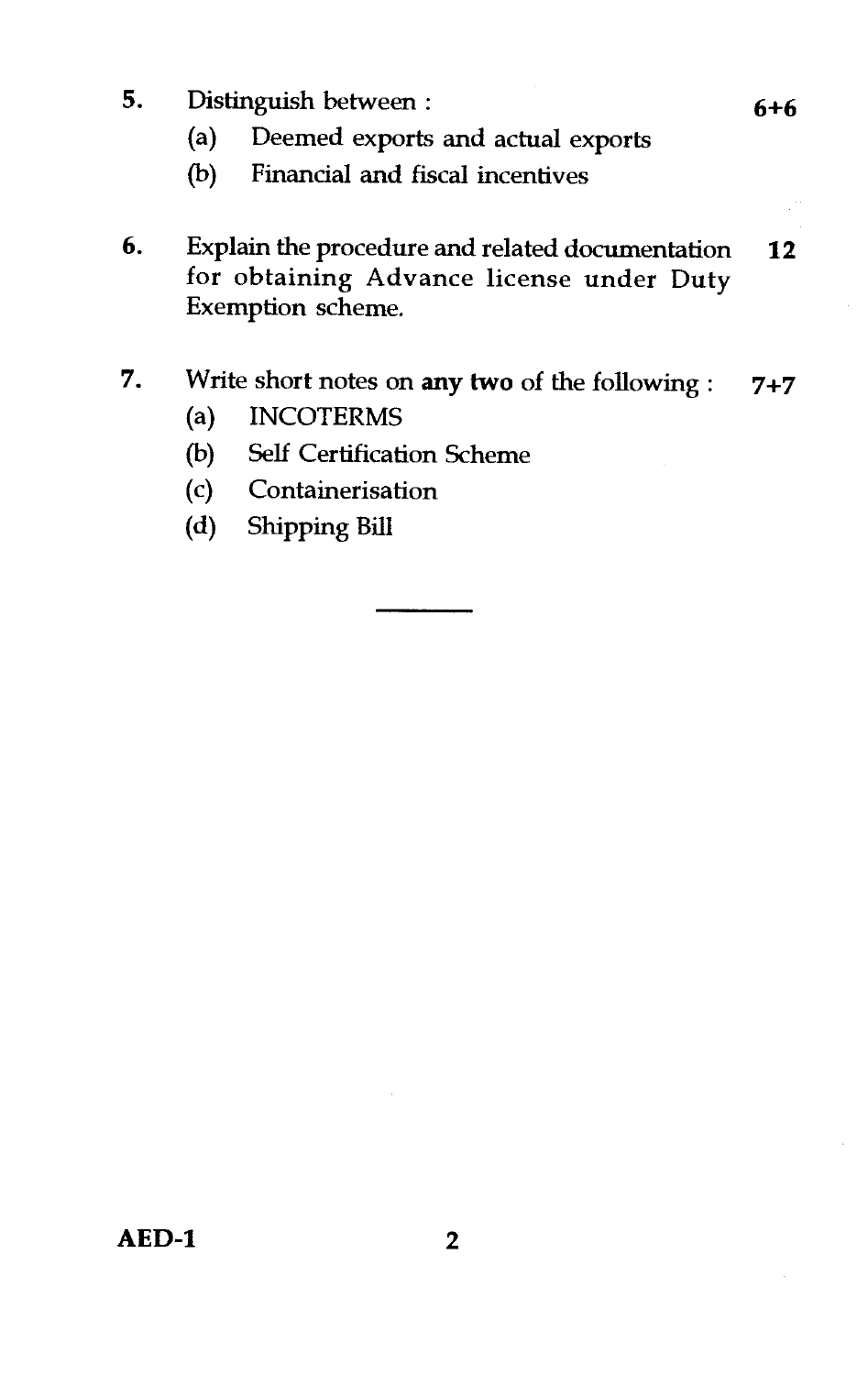ए.ई.डी.- $\overline{1}$ 

## स्नातक उपाधि कार्यक्रम

सत्रांत परीक्षा

### जन, 2016

## (व्यवहारमुलक पाठ्यक्रम)

ए.ई.डी.-1: निर्यात प्रक्रिया व प्रलेखीकरण

समय : ? घण्टे

अधिकतम् अंक : 50

कुल का : 70%

नोट : किन्हीं चार प्रश्नों के उत्तर लिखिए. जिनमें प्रश्न संख्या 7 शामिल हो क्योंकि यह अनिवार्य है।

- निर्यात संवर्धन के लिए भारत में स्थापित संस्थागत ढांचे का  $\mathbf 1$ . 12 वर्णन कीजिए।
- निर्यात व्यापार नियंत्रण का तर्काधार क्या है? निर्यात लाइसेंस 6+6  $2<sub>1</sub>$ प्राप्त करने की कार्यविधि की व्याख्या कीजिए।
- आयातकर्त्ता देश के लिए आवश्यक प्रमुख प्रलेखों का वर्णन 3.  $12$ कीजिए। आयात व्यापार के लिए उनकी सुसंगता (relevance) की भी व्याख्या कीजिए।
- पोत-लदानोत्तर वित्त क्या है? पोत-लदानोत्तर वित्त की विभिन्न 4+8  $\mathbf{4}$ . विधियों की व्याख्या कीजिए।

AED-1

P.T.O.

3